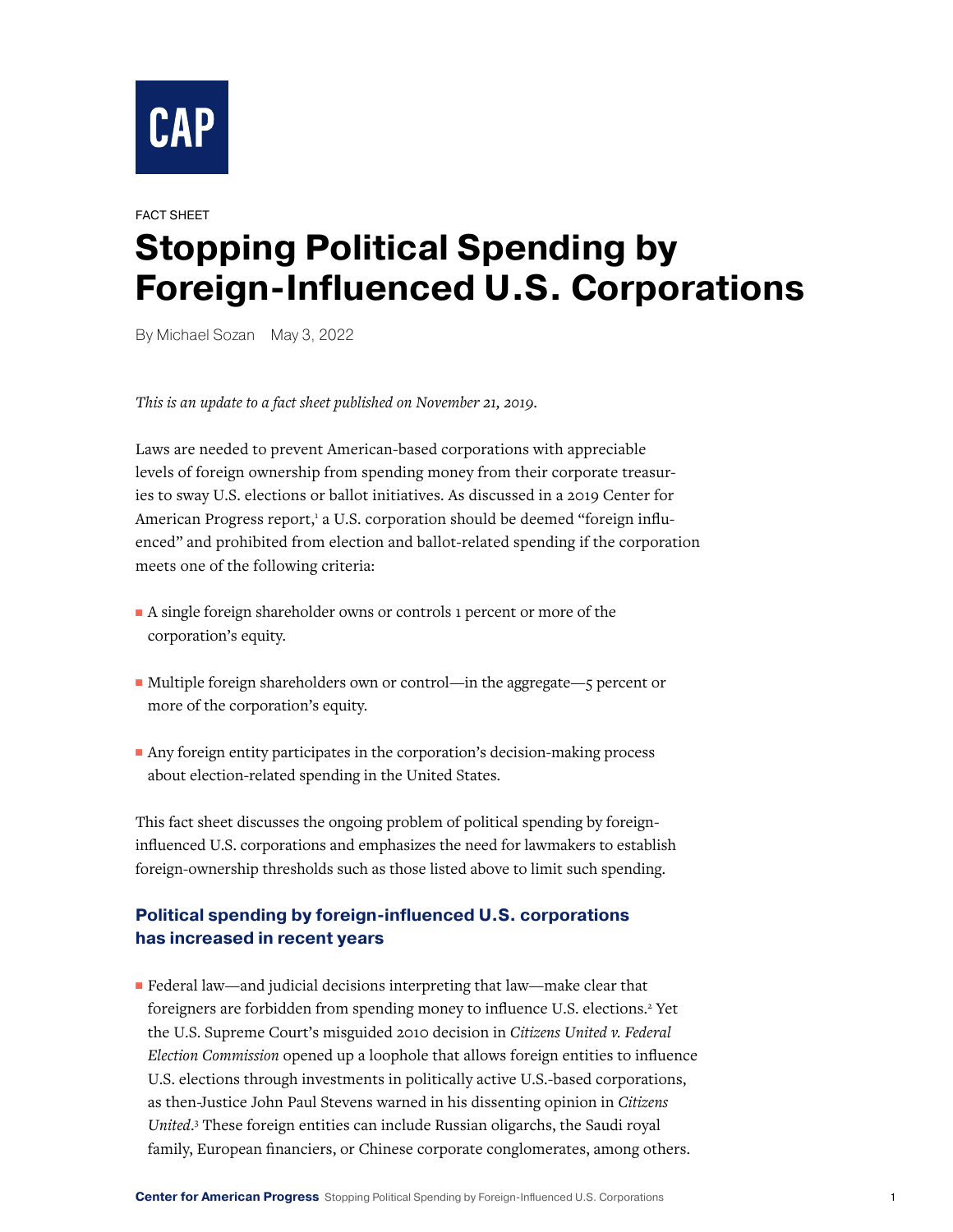- Foreign investors own increasing shares of U.S. corporate stock, growing from only 5 percent in 1982 to approximately 40 percent in 2020.4
- The United States' largest corporations are spending hundreds of millions of dollars directly from their corporate treasuries to influence elections—not counting their separate corporate political action committees or personal donations by executive and employees. Much of this spending is through dark money channels that opened after *Citizens United* decision.
- In many instances, foreign-influenced U.S. corporations are wholly owned subsidiaries of foreign corporations, such as BP and Shell Oil. In other cases, U.S. corporations are partially foreign-owned. For example, Saudi Arabia has owned approximately 10 percent of U.S.-based Uber and has a seat on its board,<sup>5</sup> while American-based Lyft has seen appreciable ownership and control by Chinese and Japanese conglomerates.<sup>6</sup> In 2020, Uber and Lyft joined forces with other companies to spend a record-breaking \$200 million-plus on a ballot initiative to defeat a pro-worker California law.7
- The goals of foreign interests can easily diverge from U.S. interests—for example, in the areas of tax, trade, national security, and labor law. Corporate directors and managers view themselves as accountable to their shareholders, including foreign shareholders. As the then-CEO of U.S.-based Exxon Mobil Corp. unabashedly stated, "I'm not a U.S. company and I don't make decisions based on what's good for the U.S."8

## **Momentum for foreign-ownership thresholds exists at federal, state, and local levels**

- CAP's proposed foreign-ownership thresholds would prohibit foreign-influenced U.S. corporations from spending money to sway the outcomes of elections or ballot measures. Of the 111 corporations that CAP's 2019 report studied among the S&P 500 stock index, 74 percent exceeded the 1 percent threshold for a single foreign owner, and 98 percent exceeded the 5 percent aggregate foreign-ownership threshold. Among smaller publicly traded corporations, only 28 percent exceeded the 5 percent aggregate foreign-ownership threshold.<sup>9</sup>
- Corporate governance experts and regulators agree that these thresholds capture the level of ownership necessary to influence corporate decision-making.<sup>10</sup> Even the conservative former chairman of the U.S. House Committee on Financial Services, then-Rep. Jeb Hensarling (R-TX), and the Business Roundtable, which represents corporate CEOs, agree that 1 percent is the threshold at which a single shareholder is able to influence corporate decisions.<sup>11</sup> This policy is also deemed constitutional by respected legal scholars and regulators.<sup>12</sup>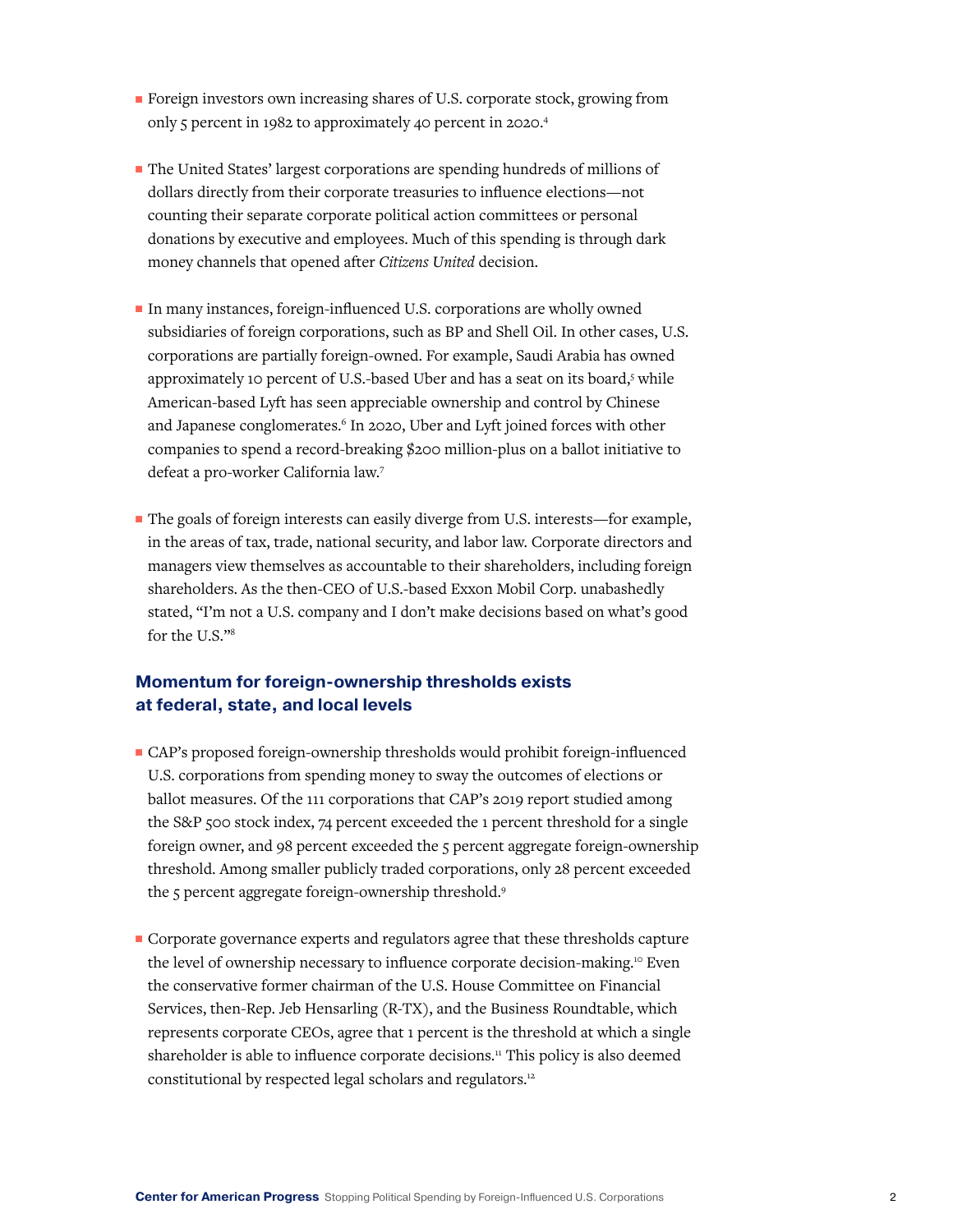- There is significant momentum for this reform at the federal, state, and local levels. In Congress, Sen. Elizabeth Warren (D-MA) and Rep. Jamie Raskin (D-MD), with more than two dozen co-sponsors, have filed bills to effectuate this policy.13 In 2020, Seattle passed this policy into law.14 In 2022, the San Jose City Council in California voted to advance this policy.15 In 2022, the New York State Senate passed this policy on a bipartisan vote, and the bill is now pending in the state Assembly.<sup>16</sup>
- This policy has become only more imperative in the wake of Russia's war in Ukraine. Russian billionaires, including many sanctioned Russian oligarchs, own significant shares of American corporations.<sup>17</sup> For example, Russian oligarchs or billionaires have enjoyed appreciable ownership of many well-known American corporations, such as Facebook, Twitter, and Airbnb, in recent years.18
- The pro-Donald Trump rally on the morning of the January 6, 2021, insurrection was bankrolled by organizations such as the Republican Attorneys General Association (RAGA).<sup>19</sup> In recent years, many of the nation's largest foreigninfluenced corporations contributed millions of dollars to RAGA, including AT&T, Comcast, and Citigroup.20

With billions of dollars in secret dark money being spent in U.S. elections, voters are demanding commonsense solutions to protect their voices in the nation's democracy. Lawmakers should enact reform to help ensure that corporate CEOs who are accountable to their foreign investors are not influencing U.S. elections.

*Michael Sozan is a senior fellow at the Center for American Progress.*